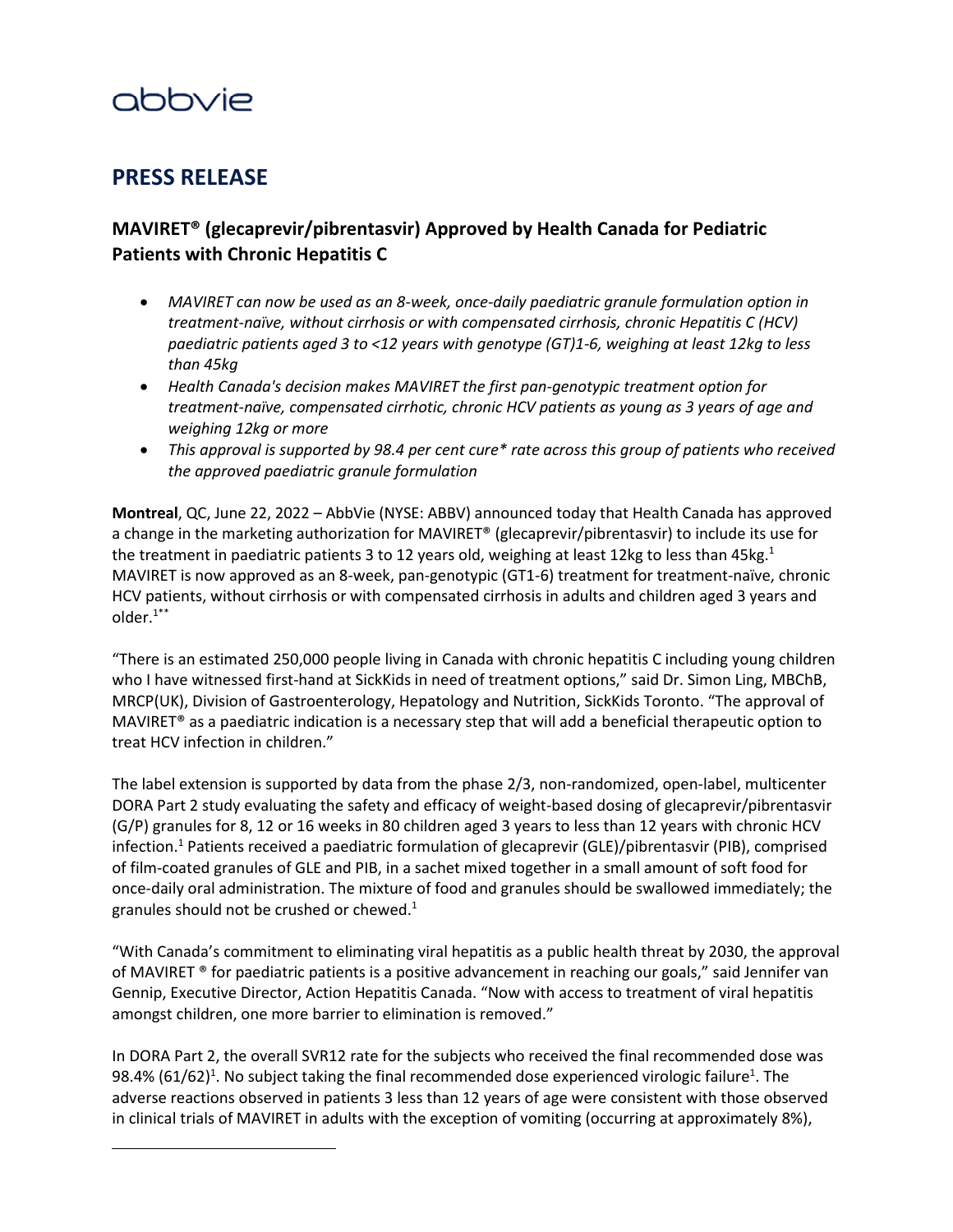rash, and abdominal pain upper (each occurring at approximately 4%) which were observed more frequently than in adults. $<sup>1</sup>$ </sup>

"MAVIRET has had a significant impact on the lives of people affected by chronic HCV, and we are pleased that pediatric patients are now also able to benefit from this treatment option," said Tracey Ramsay, Vice-president and General Manager, AbbVie Canada. "We are committed to helping achieve the World Health Organization's 2030 goal of HCV elimination and we believe Health Canada's expanded approval for MAVIRET will help Canadians to get one step closer."

#### **About the DORA part 2 Study<sup>2</sup>**

The efficacy, safety and pharmacokinetics of G/P in children 3 years to less than 18 years old was demonstrated in an open-label study which was comprised of two parts, DORA Part 1<sup>3</sup> and Part 2<sup>2</sup>.

DORA Part 2 evaluated the safety and efficacy of weight-based dosing of G/P granules for 8, 12 or 16 weeks in 80 children aged 3 years to less than 12 years. 18 subjects received the initial lower dose, and 62 subjects received the final recommended dose. The median age was 7 years (range: 3 to 11); 73% had HCV genotype 1, 3% had genotype 2, 23% had HCV genotype 3, 3% had HCV genotype 4; 55% were female; 4% were Black; 97.5% were HCV TN; 2.5% were treatment-experienced to interferon; 1% had HIV-coinfection; none had cirrhosis; the mean weight was 25 kg (range: 13 to 44). In DORA Part 2, the overall SVR12 rate for the subjects who received the final recommended dose was 98.4% (61/62). No subject taking the final recommended dose experienced virologic failure. One 9-year-old child with HCV GT3b infection, who had received the initial lower dose, experienced virologic failure. The child had K30R and V31M at baseline and treatment-emergent Y93H at relapse in NS5A; baseline or treatmentemergent substitutions were not detected in NS3. The pattern of adverse reactions observed was comparable with that observed in clinical studies of G/P film-coated tablets in adolescents and adults.

#### **About MAVIRET™ (glecaprevir/pibrentasvir)1,2**

MAVIRET® is approved by Health Canada for the treatment of chronic hepatitis C virus (HCV) infection in adults and children 3 years and older across all major genotypes (GT1-6). MAVIRET is a pan-genotypic, once-daily, ribavirin-free treatment that combines glecaprevir (100mg), an NS3/4A protease inhibitor, and pibrentasvir (40mg), an NS5A inhibitor, dosed once-daily as three oral tablets. The new paediatric formulation consists of MAVIRET coated granules in sachet. Each sachet contains 50mg of glecaprevir and 20mg of pibrentasvir. The recommended dosage in number of sachets is based on body weight for  $children<sup>1</sup>$ .

MAVIRET is an 8-week, pan-genotypic option for patients without cirrhosis and who are new to treatment\*\*. MAVIRET is also approved as a treatment for patients with specific treatment challenges, including those with compensated cirrhosis across all major genotypes, and those who previously had limited treatment options, such as patients with severe chronic kidney<sup>1</sup> disease (CKD). MAVIRET is a pangenotypic treatment approved for use in patients across all stages of CKD.

Glecaprevir (GLE) was discovered during the ongoing collaboration between AbbVie and Enanta Pharmaceuticals (NASDAQ: ENTA) for HCV protease inhibitors and regimens that include protease inhibitors.

MAVIRET is contraindicated in patients with severe hepatic impairment (Child-Pugh C) and is not recommended in patients with moderate hepatic impairment (Child-Pugh B). $<sup>1</sup>$ </sup>

For important safety information, please consult the MAVIRET Product Monograph a[t www.abbvie.ca.](https://c212.net/c/link/?t=0&l=en&o=3476469-1&h=990266957&u=https%3A%2F%2Fc212.net%2Fc%2Flink%2F%3Ft%3D0%26l%3Den%26o%3D3186969-1%26h%3D4279224200%26u%3Dhttp%253A%252F%252Fwww.abbvie.ca%252F%26a%3Dwww.abbvie.ca&a=www.abbvie.ca)